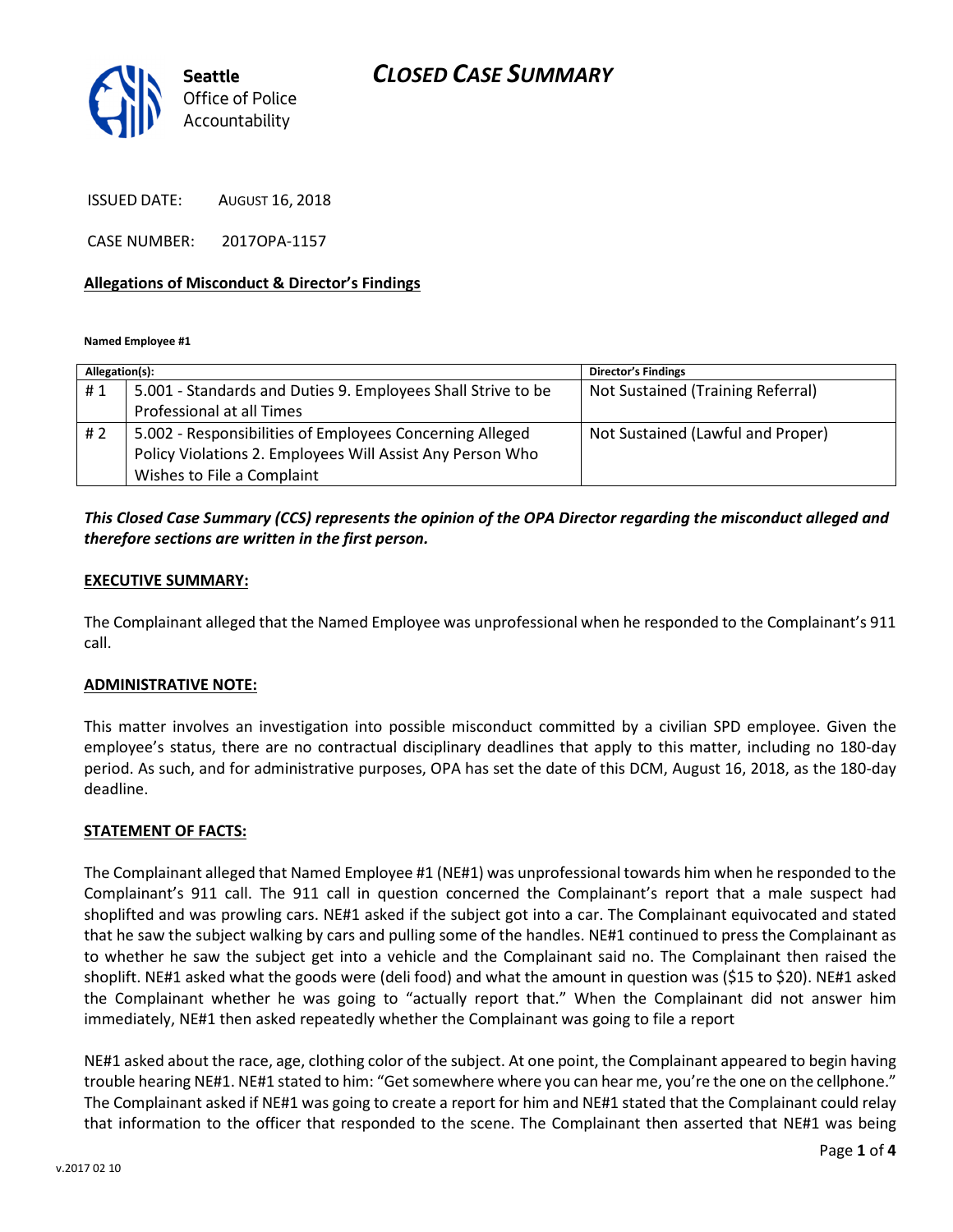

# CLOSE CASE SUMMARY

OPA CASE NUMBER: 2017OPA-1157

belligerent, which NE#1 denied. They continued to go back and forth until the Complainant asked for a supervisor. NE#1 did not directly respond to that request. The Complainant then began to state that he wanted to file a complaint. However, NE#1 appeared to cut the call off before the Complainant was able to complete his sentence.

NE#1 stated that, after getting off the line with the Complainant, he generated a document memorializing the complaint. He stated that he provided this document to a supervisor, thus providing notification of the complaint. NE#1 acknowledged during his OPA interview that he could have "absolutely clarified" with the Complainant that his complaint would be passed on to a supervisor.

NE#1 did not raise his voice during the call and never used insulting or pejorative language. However, from the curtness, repetitive nature, and substance of his responses, he clearly had some issue with the Complainant or what the Complainant was reporting. Moreover, he continually interrupted the Complainant while he was talking, often without any apparent purpose for doing so.

OPA interviewed the Complainant who stated that he had had approximately 24 interactions with NE#1 while calling 911. He contended that approximately half of those interactions were negative. The Complainant reported that he notified NE#1's supervisor of these ongoing issues and was told that NE#1 would be coached and monitored. However, after NE#1's behavior during this call, he decided to report this matter to OPA.

Notably, while this is the first full OPA investigation into NE#1's alleged unprofessional behavior, he has been the subject of at least four other OPA complaints alleging a lack of professionalism that were classified as Supervisor Actions and handled by NE#1's chain of command.

### ANALYSIS AND CONCLUSIONS:

### Named Employee #1 - Allegation #1

### 5.001 - Standards and Duties 9. Employees Shall Strive to be Professional at all Times

SPD Policy 5.001-POL-9 (since renumbered) instructs that SPD employees shall strive to be professional at all times. It further states the following: "Regardless of duty status, employees may not engage in behavior that undermines public trust in the Department, the officer, or other officers." (SPD Policy 5.001-POL-9.) Officers "will avoid unnecessary escalation of events even if those events do not end in reportable uses of force." (Id.)

Based on my review of the evidence, including the audio recording of NE#1's conversation with the Complainant, I find the question of whether NE#1 was unprofessional to be a close one. While he did not yell at the Complainant, use any pejorative terms or profanity towards him, and was not derogatory or contemptuous, his overall tone and approach to the call was problematic. As discussed above, the Complainant was curt and interrupted NE#1. He repeatedly asked the Complainant whether he was going to file a report regarding this matter, suggesting to OPA that, based on his prior experiences with the Complainant, NE#1 was frustrated by the lack of formal reports being made by him. Lastly, while NE#1 asserted that it was not intentional, hanging up on the Complainant at the end of the call while the Complainant was in the process of requesting a supervisor was inappropriate.

As discussed above, while there was no single statement made by NE#1 that was unprofessional or undermined trust in the Department, I do not believe that his overall response to the Complainant's call and his treatment of the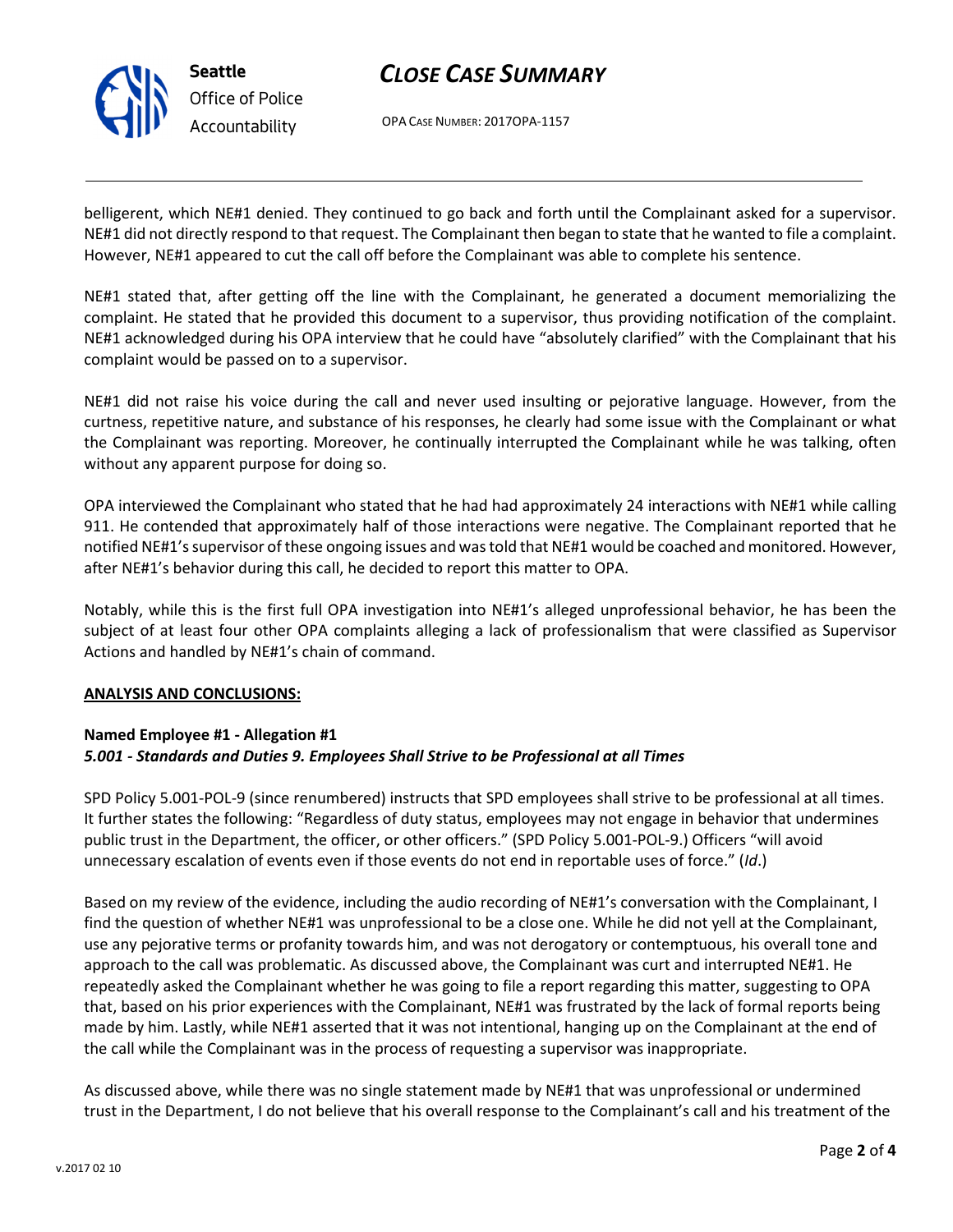

# CLOSE CASE SUMMARY

OPA CASE NUMBER: 2017OPA-1157

Complainant during that call was in line with the Department's expectations for its dispatchers. That being said, and while I have serious issues with NE#1's conduct in this case, I cannot definitively say that it violated the Department's professionalism policy.

However, I note that, since 2014, NE#1 has been the subject of nine complaints arising out of his dispatching duties. Of those, the majority were related to his dismissive and/or unprofessional conduct. While I decide this case on its individual merits, I have significant concerns about what appears to be pattern of conduct on the part of NE#1. He should be aware that his actions, and particularly those concerning his professionalism, will be closely scrutinized by OPA moving forward. Behavior similar to that which occurred here will, without a valid explanation, likely result in a recommended Sustained finding in the future.

For the above reasons, I recommend that NE#1 receive a Training Referral.

• Training Referral: NE#1 should receive additional training concerning the Department's professionalism policy and concerning the Department's expectations for his interactions with community members. NE#1's chain of command should discuss the 911 call in this case and OPA's findings with him. They should further counsel him to ensure that he takes steps to treat community members with patience, respect, and professionalism. Lastly, NE#1's chain of command should inform him that OPA will be closely scrutinizing his actions moving forward for any indications of unprofessional behavior. This retraining and associated counseling should be documented and this documentation should be maintained in an appropriate database.

### Recommended Finding: Not Sustained (Training Referral)

#### Named Employee #1 - Allegation #2

## 5.002 - Responsibilities of Employees Concerning Alleged Policy Violations 2. Employees Will Assist Any Person Who Wishes to File a Complaint

SPD Policy 5.002-POL-2 states that Department employees will assist any person who wishes to file a complaint. The policy requires that "employees will assist the complainant by taking the complaint and passing it on to a supervisor or OPA."

Here, NE#1 did, in fact, pass the Complainant's allegation to a supervisor. That supervisor, in turn, called the Complainant concerning the complaint and then passed it on to OPA. As such, he complied with the technical requirements of the policy.

That being said, as discussed above, he did end the call as the Complainant was beginning to articulate that he wanted to make a complaint. By doing so, he did not learn from the Complainant what the specific nature of the complaint was or whether the Complainant wanted the complaint to be sent directly to OPA. I find this concerning; however, this conduct is more appropriately addressed in the discussion on professionalism above.

Given that NE#1 did notify a supervisor of the fact that the Complainant had a complaint concerning N#1's conduct, I recommend that this allegation be Not Sustained – Lawful and Proper.